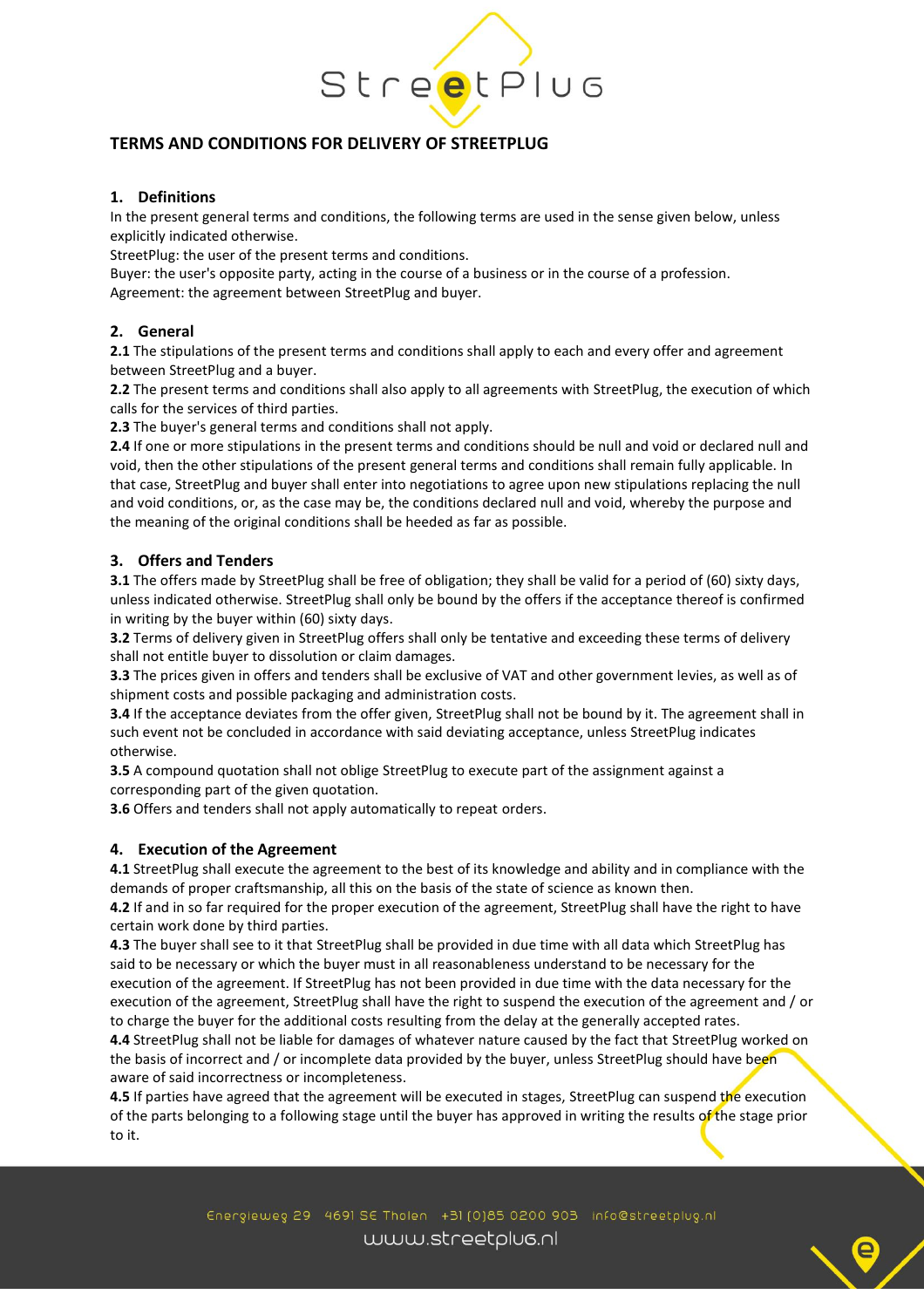

**4.6** If StreetPlug or third parties engaged by StreetPlug within the scope of the assignment do work at buyer's site or at a site designated by buyer, buyer shall provide the employees having to work there free of charge with all facilities desired in all reasonableness by said employees.

**4.7** Buyer shall indemnify and hold StreetPlug harmless against possible claims filed by third parties who may sustain damages attributable to buyer in connection with the execution of the agreement.

# **5. Delivery**

5.1 Delivery shall be made Ex Works.

**5.2** Buyer shall be held to take delivery of the goods the moment that StreetPlug delivers them to him or has them delivered, or the moment at which the goods are put at buyer's disposal under the agreement.

**5.3** If the buyer refuses to take delivery or fails to give the information or instructions necessary for the delivery, StreetPlug shall be entitled to store the goods at buyer's risk and expense.

**5.4** If the goods are serviced, StreetPlug shall be entitled to charge possible service charges. Said service charges shall then be invoiced separately.

**5.5** If, in the framework of the execution of the agreement, StreetPlug requires data to be given by the buyer, the term of delivery shall commence after the buyer has provided StreetPlug with said data.

**5.6** If StreetPlug has given a term of delivery, it shall only be indicative. A given term of delivery shall therefore never constitute a term to be observed on penalty of forfeiture of rights. If a term is exceeded, the buyer must give StreetPlug notice of default in writing.

**5.7** StreetPlug shall be entitled to deliver the goods in parts, unless such is deviated from in writing in the agreement or if the partial delivery does not represent an independent value. StreetPlug shall be entitled to invoice the thus delivered goods separately.

**5.8** If execution of the agreement in stages has been agreed upon, StreetPlug can suspend the execution of the parts belonging to a following stage until the buyer has approved in writing the results of the stage prior to it.

## **6. Specification of Goods**

**6.1** The buyer shall provide StreetPlug with all the specifications of the goods in all details needed to execute the agreement including designs, drawings, films, software (electronic files) etc.

**6.2** If buyer modifies the specifications of the goods during the pre-stage of the agreement or after concluding the agreement, buyer shall see to it that StreetPlug shall be provided in due time with all data related to the modification in such as way that StreetPlug is secured of correctness and completeness including designs, drawings, films, software (electronic files) etc.

**6.3** In the event of consequences of such a modification in respect of, for instance the price, timing and quality, StreetPlug will inform the buyer in due time of such consequences and is entitled to charge the buyer with all additional costs related to the modification.

#### **7. Samples and Models**

**7.1** If a sample or model has been given to buyer, then the assumption is that such has been given by way of indication only, unless parties agree explicitly that the product to be delivered shall correspond with it. **7.2** The goods are sold and delivered with regard to the usual tolerances for dimensions, quantities and weights, unless stated otherwise.

**7.3** StreetPlug is not liable for errors in images, and in indications of price, sizes, weights, qualities in price lists and other publications (expressions) of any kind.

**7.4** Quality requirements or quality standards of goods to be delivered by StreetPlug must be expressly agreed. Slight deviations customary in the industry or technically unavoidable and differences in quality, color, size or finish are not to be regarded as a shortcoming and are not grounds for dissolution or compensation.

#### **8. Inspection and Complaints**

8.1 Buyer shall be held to examine the delivered goods (to have the delivered goods inspected) the moment of delivery (handing over), but in any case as soon as possible after delivery. In this respect, buyer must examine whether the quality and the quantity of the delivered goods comply with what was agreed upon, or at least whether they meet the requirements applying to said goods in normal (business) transactions.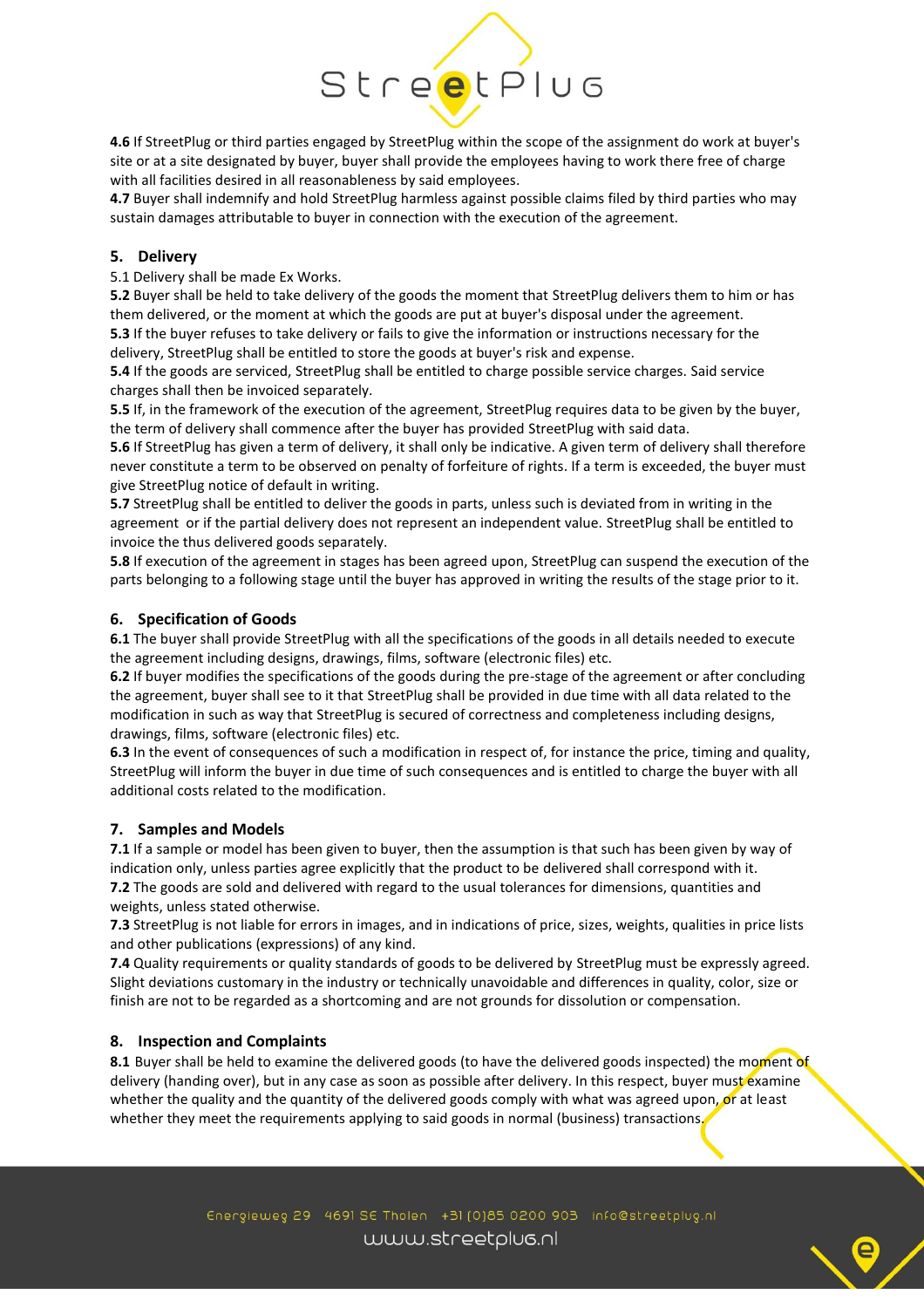# StreetPlug

**8.2** Any shortcomings must be communicated in writing to StreetPlug within ten days following delivery. After the expiry of the aforementioned period, the delivered goods are deemed to have been irrevocably and unconditionally accepted by the buyer. The buyer must keep the defective items available to StreetPlug and give StreetPlug the opportunity to investigate these items. The buyer must submit non-visible defects in writing within ten working days after their discovery, but no later than six months after delivery. Any legal claims must be brought up to one year after timely complaint notification, on pain of forfeiture.

**8.3** If in accordance with the previous paragraph, buyer files his complaint in due time, he shall still be held to take delivery and effect payment of the goods purchased. If buyer wishes to return defect goods, he shall do so following prior consent in writing from StreetPlug.

# **9. Remuneration, Price and Costs**

**9.1** The prices quoted by StreetPlug, regardless of whether they have been made orally, in writing by special offer or otherwise, are based on any information provided with the application and exclusive of turnover tax and other government charges applicable to the sale and delivery and are based on delivery ex works. works "(Incoterms 2000). If one or more cost price factors undergo an increase after the date of the agreement - even if this occurs as a result of foreseeable circumstances - StreetPlug is entitled to increase the agreed price accordingly.

**9.2** If StreetPlug and buyer have agreed upon an administered price, StreetPlug shall nevertheless be entitled to increase said price in the events listed herein below.

**9.3** StreetPlug shall be allowed to charge on price increases if StreetPlug can demonstrate that significant changes in price occurred between the moment the offer was made and the moment of execution of the agreement with respect to, e.g., exchange rates, salaries and wages, raw material, semi-finished products or packaging material.

**9.4** Buyer shall be entitled to dissolve the agreement if the price increase amounts to more than 15%, unless said price increase is the result of a change to the agreement or arises from a competent authority pursuant to the law.

#### **10. Changes to the Agreement**

**10.1** If it is shown during the execution of the agreement that the work to be done needs to be changed and / or supplemented in order to ensure its proper execution, parties shall adapt the agreement accordingly in due time and in mutual consultations.

**10.2** If parties agree that the agreement needs to be changed and / or supplemented, this decision may influence the time of completion of the execution. StreetPlug shall inform the buyer thereof as soon as possible.

**10.3** Should the change and / or supplement to the agreement have any financial and / or qualitative consequences, StreetPlug shall inform buyer thereof in advance.

**10.4** If a fixed rate has been agreed upon then StreetPlug shall indicate the degree to which the change or supplement to the agreement will result in an increase of said fixed rate.

# **11. Payment**

**11.1** Payment must be made within 30 days from the date of invoice, in a way to be indicated by StreetPlug and in the currency in which the goods were invoiced. Dispute of the amount of the invoices shall not suspend the fulfillment of the payment obligation.

**11.2** If buyer fails to fulfil his payment obligation within the term of 30 days, then buyer shall be in default by operation of law. In that event, buyer shall owe an interest of 1% per month, unless the statutory interest rate for business transactions is higher, in which case the statutory interest rate for business transactions shall apply. The interest on the amount due and payable shall be calculated as from the day the buyer is in default until the moment he has paid the amount in full.

11.3 StreetPlug claims against buyer shall become due on demand in the event that buyer is wound up, attached, declared bankrupt, or if a suspension of payment is granted.

**11.4** StreetPlug shall be entitled to have the payments made by the buyer go first of all to reduce the costs, subsequently to reduce the interest still due and finally to reduce the principal sum and the current interest.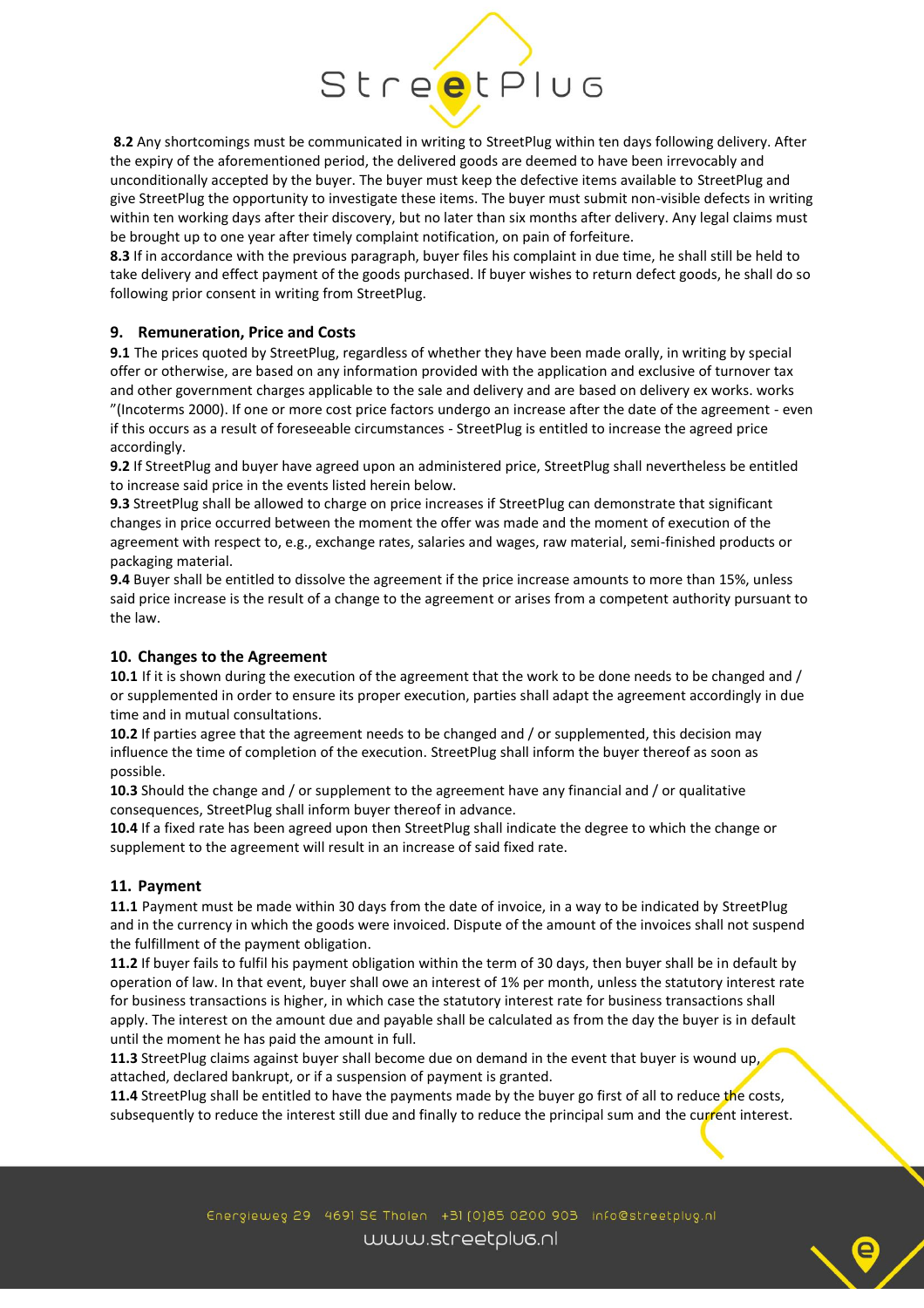

StreetPlug shall have the right, without this leading StreetPlug to be in default, to refuse an offer for payment, if the buyer designates a different sequence of attribution. StreetPlug shall be entitled to refuse full payment of the principal sum, if said payment does not include the interest still due, the current interest and the costs. **11.5** Payments are always to be executed without any discount or deduction.

# **12. Retention of Title**

**12.1** All goods delivered by StreetPlug, possibly also including designs, sketches, drawings, films, software, (electronic) files, etc., shall remain StreetPlug property until buyer has fulfilled all of his obligations under all agreements concluded with StreetPlug.

**12.2** Buyer shall not be authorised to pledge or encumber in any way the goods falling under the retention of title.

**12.3** If third parties seize goods delivered subject to retention of title or wish to establish or assert a right to them, buyer shall be held to inform StreetPlug thereof as soon as can reasonably be expected.

**12.4** The buyer shall undertake to keep and store the good delivered by StreetPlug separately from other goods and shall insure the goods delivered subject to retention of title and to keep them insured against damage caused by fire, explosion and water as well as against theft and make this insurance policy available for inspection on first demand.

**12.5** Goods delivered by StreetPlug falling under the retention of title by virtue of the stipulations under 1. of the present article, may only be sold on to third parties within the framework of normal business activities and must never be used as instrument of payment.

**12.6** If the buyer fails to fulfill any obligation to StreetPlug under paragraph 1 of this article, or if there is a wellfounded fear that the buyer will not comply with the aforementioned obligations, StreetPlug is entitled to immediately take delivery of the delivered goods without notice of default. The costs of this will be borne by the buyer.

**12.7** In the event that StreetPlug wishes to exercise its ownership rights mentioned in the present article, buyer shall give StreetPlug or third parties to be appointed by StreetPlug, now for then, unconditional and irrevocable permission to access all sites and locations where StreetPlug's goods might be found and to take these goods back.

#### **13. Warranty**

**13.1** StreetPlug shall warranty that the goods to be delivered shall meet the usual requirements and standards that can be set for and made upon them and that they shall be free of any defect whatsoever for a period of: - 2 years starting from the first delivery by StreetPlug, either to a reseller or to an end-user.

- The warranty period in respect of replacement Parts shall be 2 years months from first delivery by StreetPlug, either to a reseller or to an end-user.

**13.2** The guarantee mentioned under 1 shall equally apply if the goods to be delivered are destined for use abroad and if the buyer explicitly informed StreetPlug of this use in writing the moment the agreement was entered into.

**13.3** If the goods to be delivered do not comply with said guarantee, StreetPlug shall, at its discretion, replace or see to the repair of the goods, within a reasonable period of time following receipt thereof, or, if the goods cannot be returned in reason, following notification of the defect by the buyer.

**13.4** The warranty mentioned for this purpose shall not apply when the defect originated as the result of injudicious or improper use, when the buyer or third parties have introduced changes or tried to introduce changes to the goods without StreetPlug's consent in writing, the goods have been exposed to abnormal circumstances, or have been treated carelessly or inexpertly, or if they have used them for purposes for which the goods were not intended.

**13.5** If the goods delivered by StreetPlug have not been produced by StreetPlug, the warranty shall be limited to the warranty given by the producer of the goods.

# **14. Collection Charges**

**14.1** If the buyer fails to fulfil his obligations (in due time) or defaults on them, then all reasonable costs incurred to have all extra judicial costs and debts paid shall be borne by the buyer. The buyer shall in any case owe the collection charges in the event of a monetary claim. The collection charges deem to be 15% of the outstanding amount.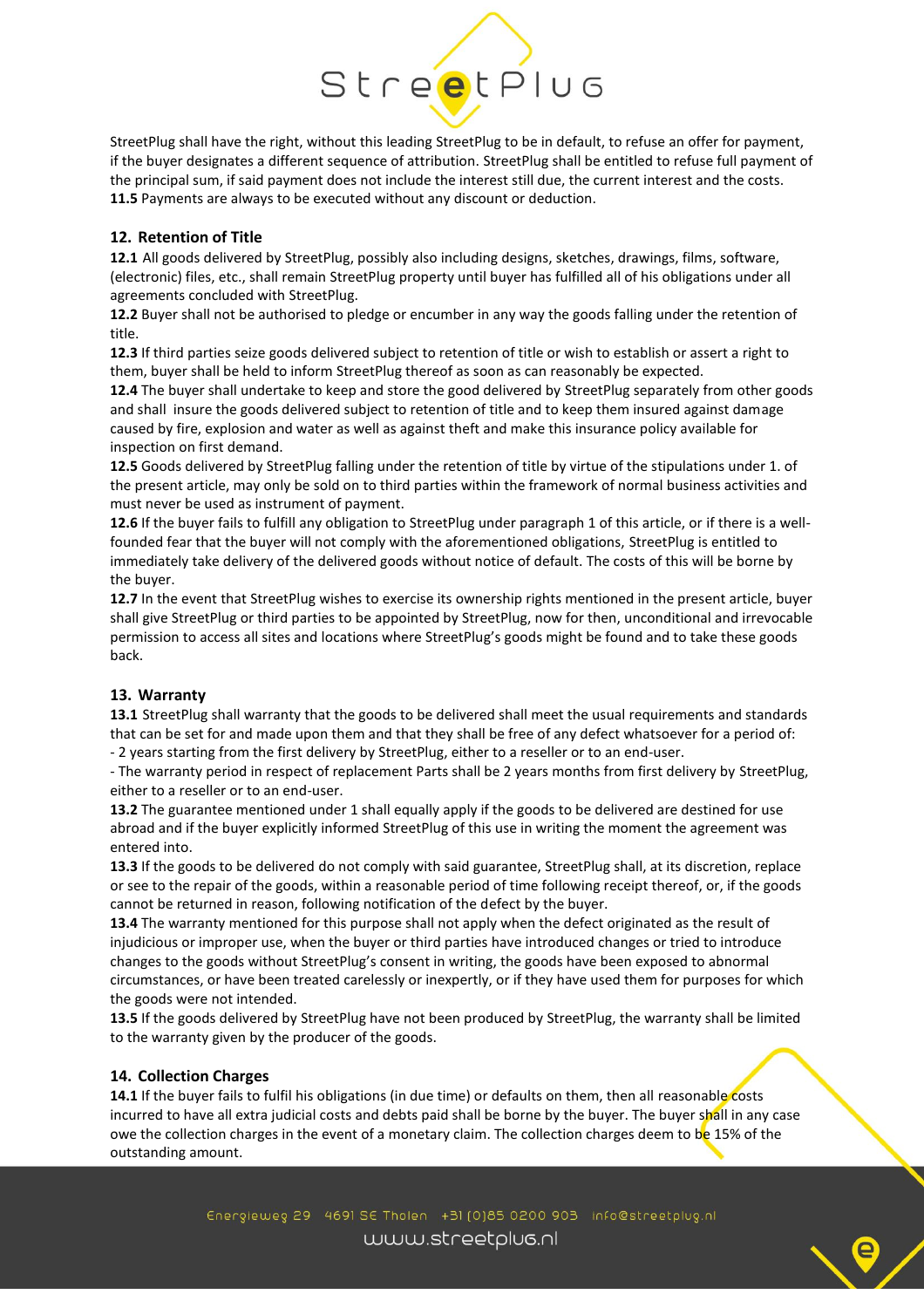# StreetPlug

**14.2** If StreetPlug demonstrates that it has incurred higher expenses, which were necessary in reason, said expenses shall also qualify for reimbursement.

**14.3** The reasonable judicial and execution costs possibly incurred shall equally be borne by buyer.

## **15. Suspension and Dissolution**

**15.1** StreetPlug shall be authorized to suspend the fulfillment of the obligations under the agreement, in the event that:

- Buyer does not fulfil or does not fully fulfil his obligations resulting from the agreement;

- After the agreement has been concluded, StreetPlug learns of circumstances giving good ground to fear that the buyer will not fulfil his obligations. If good grounds exists to fear that the buyer will only partially or improperly fulfil his obligations, suspension shall only be allowed in so far the shortcoming justifies such action;

- Buyer was asked to furnish security to guarantee the fulfillment of his obligations resulting from the agreement when the contract was concluded and that this security is not provided or insufficient. As soon as security is furnished, the authorisation to suspend shall lapse.

**15.2** StreetPlug shall furthermore be authorised to dissolve the agreement (have the agreement dissolved) if circumstances arise of such a nature that fulfillment of the obligations becomes impossible or can no longer be demanded in accordance with the requirements of reasonableness and fairness, or if other circumstances arise of such a nature that the unaltered maintenance of the agreement can no longer be demanded in all reasonableness.

**15.3** If the agreement is dissolved, StreetPlug's claims against the buyer shall be forthwith due and payable. If StreetPlug suspends fulfillment of its obligations, it shall retain its rights under the law and the agreement. **15.4** StreetPlug shall always retain the right to claim damages.

## **16. Return of Goods Put at Buyer's Disposal**

**16.1** If StreetPlug has put goods at buyer's disposal during and in connection with the execution of the agreement, buyer shall be held to return the delivered goods within 14 days in their original state, free of defects and in their entirety. If buyer fails to fulfil this obligation, all resulting costs shall be at buyer's expense. **16.2** If, for any reason whatsoever, buyer still remains in default to fulfil the obligation mentioned under 1. after being warned to do so, StreetPlug shall be entitled to recover the resulting damage and costs, including replacement costs, from buyer.

#### **17. Liability**

**17.1** If the goods delivered by StreetPlug are defective, StreetPlug's liability vis à vis the buyer shall be limited to the arrangements made in the present terms and conditions under "Warranty".

**17.2** If StreetPlug is liable for direct damages, then said liability shall be limited to a maximum equalling the amount of the payment to be made by StreetPlug's insurer, at any rate up to a maximum of the amount of the invoice for the delivery of the goods that have caused the damages, at any rate that part of the agreement to which the liability relates.

**17.3** Direct damages shall be understood to be exclusively:

- the reasonable costs incurred to establish the cause and the volume of the damages;

- the reasonable costs possibly incurred to have StreetPlug's faulty performance meet the conditions of the agreement, unless such faulty performance cannot be attributed to StreetPlug;

- the reasonable costs incurred to prevent or limit the damages, in so far as buyer can prove that said costs have led to the limitation of direct damages as meant in the present terms and conditions.

**17.4** StreetPlug shall never be liable for indirect damages, including consequential damages, loss of profit, lost savings and damages due to business stagnation.

**17.5** The limitations of liability for direct damages contained in the present terms and conditions shall not apply if the damages are due to an intentional act or omission or gross negligence on the part of StreetPlug or its subordinates.

# **18. Transfer of Risk**

The risk of loss of, or damages to the products being the subject of the agreement, shall be transferred to buyer the moment said products are judicially delivered to buyer.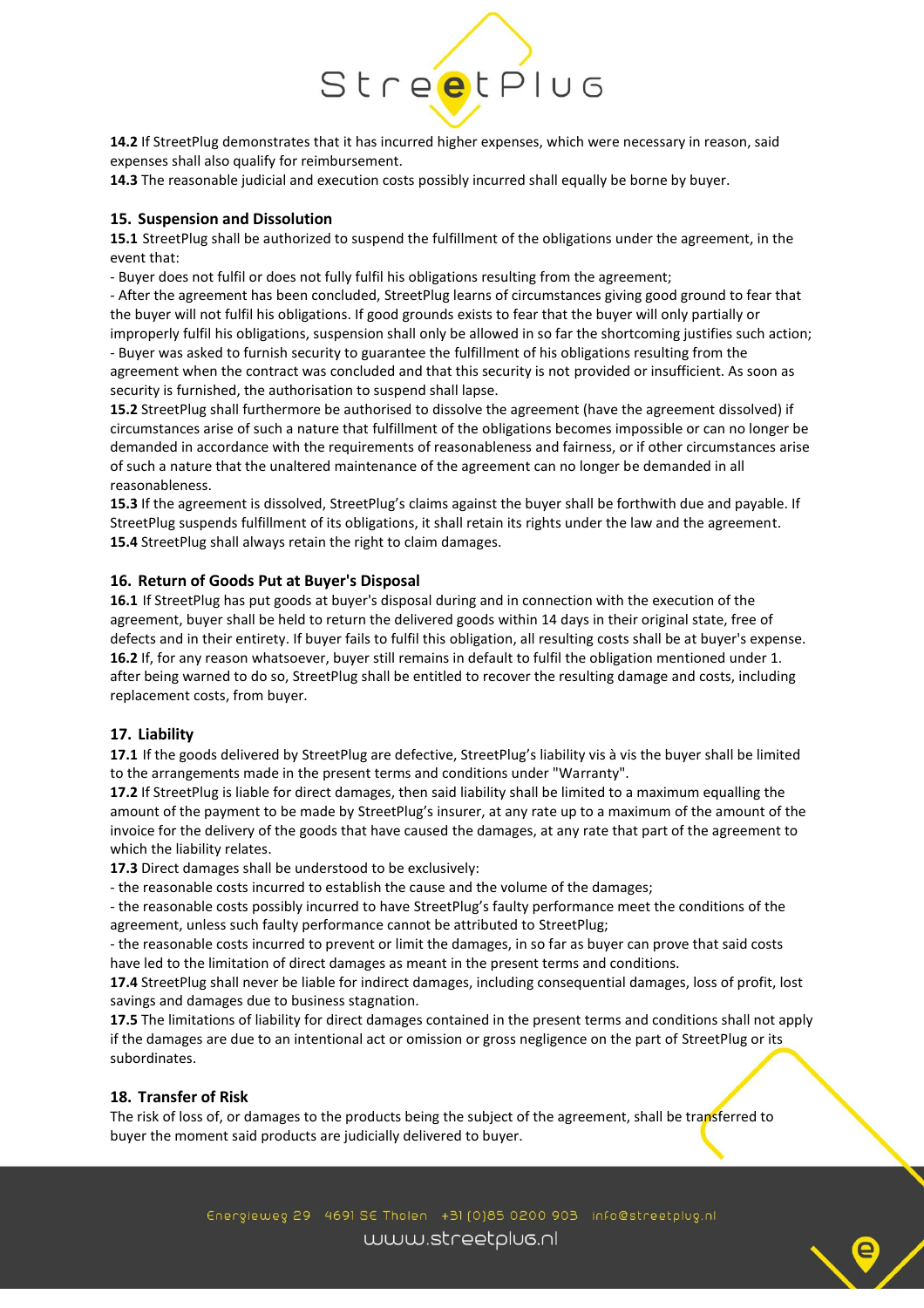

## **19. Force Majeure**

**19.1** Parties shall not be held to fulfil any of their obligations if they are hindered to do so due to a circumstance through no fault of their own and which cannot be attributed to them by virtue of law, a legal action or generally accepted practice, such as (but not limited to)

a. business disturbance or business interruption of any kind, and regardless of how it arises;

- b. delayed or late delivery by the suppliers of the seller or one of these or by third party(ies);
- c. transport difficulties or obstacles of any kind which make transport more difficult or impeded;
- d. import and export restrictions of any kind;
- e. pandemic.

**19.2** In addition to the provisions of the law and the judge-made law in this respect, force majeure shall in the present general terms and conditions furthermore be understood to be any external circumstance, be it envisaged or not, on which StreetPlug cannot have any influence but which prevents StreetPlug from fulfilling its obligations. Industrial action at StreetPlug company shall also be understood to be a circumstance of force majeure.

**19.3** StreetPlug shall also be entitled to invoke force majeure if the circumstance rendering (further) fulfillment of the obligation(s) impossible, commences after the point in time on which StreetPlug should have fulfilled its obligation.

**19.4** Throughout the duration of the circumstances of force majeure, parties shall be entitled to suspend the fulfillment of their obligations. If this period lasts for more than two months, either of the parties shall be entitled to dissolve the agreement without any obligation to pay the opposite party damages.

**19.5** Insofar StreetPlug has already partially fulfilled its obligations resulting from the agreement at the moment the circumstance of force majeure commenced or shall be able to fulfil them and insofar separate value can be attributed to the part already fulfilled or still to be fulfilled respectively, StreetPlug shall be entitled to invoice the part already fulfilled or still to be fulfilled respectively. The buyer shall be held to pay this invoice as if it were a separate agreement.

# **20. Safeguarding**

**20.1** The buyer shall safeguard StreetPlug against claims filed by third parties concerning intellectual property rights on material or data provided by the buyer, which shall be used for and during the execution of the agreement.

**20.2** If the buyer provides StreetPlug with information carriers, electronic files or software etc., the former shall guarantee that said information carriers, electronic files or software are free of viruses and defects.

# **21. Intellectual Property and Copyrights**

**21.1** Without prejudice to the other stipulations of the present general terms and conditions, StreetPlug shall reserve all possible intellectual property rights, such as patents, trademarks, models and-or copyrights. **21.2** The buyer shall not be allowed to introduce changes to the goods and material provided, unless the nature of the delivered goods and material dictates otherwise or if agreed upon otherwise in writing. **21.3** The designs, sketches, drawings, films, software and other material or (electronic) files, possibly produced by StreetPlug within the framework of the agreement, shall remain StreetPlug's property, irrespective of the fact whether they have been handed over to the buyer or to third parties, unless agreed upon otherwise in writing.

**21.4** All documents, such as designs, sketches, drawings, films, software, (electronic) files, etc., provided by StreetPlug, shall be destined to be used by buyer exclusively and must not be reproduced, made public or brought to the notice of third parties by buyer without prior consent from StreetPlug, unless the nature of the documents provided dictates otherwise.

**21.5** StreetPlug shall reserve the right to use the knowledge gained due to the execution of the work for other purposes, in so far no confidential information shall be brought to the notice of third parties when doing so.

# **22. Confidentiality**

**22.1** Both parties shall be bound to secrecy of all confidential information they have received within the scope of their agreement from each other or from another source. Information shall be considered to be confidential if the other party has indicated so or if the confidential character results from the nature of the information.